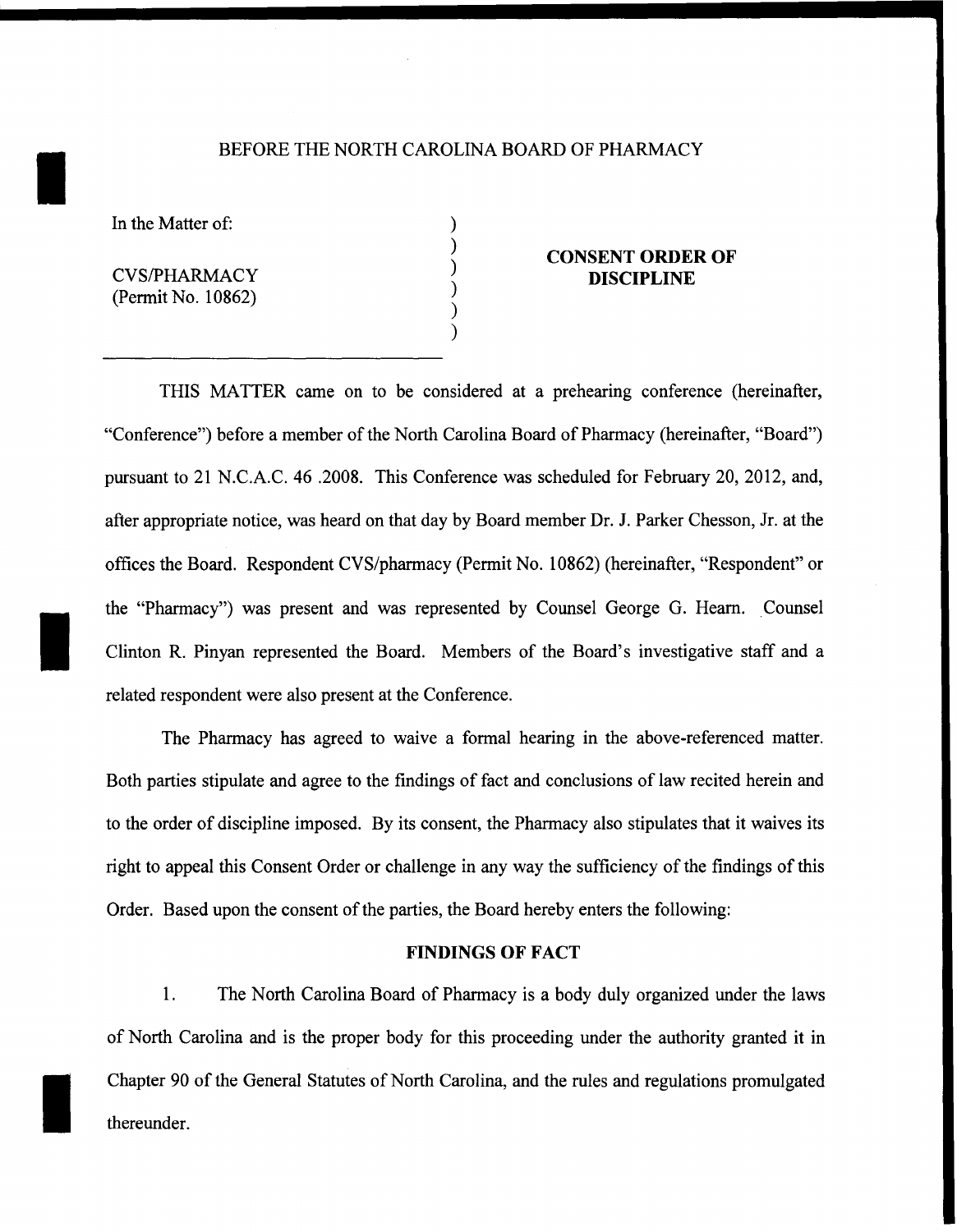2. Respondent CVS/pharmacy is the holder of Pharmacy Permit No. 10862, which Pharmacy is located at 1924 Statesville Boulevard, Salisbury, North Carolina. The Pharmacy and its employees were subject to the rules and regulations of the North Carolina Board of Pharmacy and the laws of the State of North Carolina.

I

I

I

3. On January 1, 2011, the Board issued Pharmacy's 2011 permit to pharmacist-manager James Andrew Caudill. On February 19, 2011, Caudill left the position of pharmacist-manager at the Pharmacy. From February 19, 2011 to April 4, 2011, the Pharmacy operated without a pharmacist-manager.

4. Pharmacist Caudill had informed Respondent that February 25, 2011 would be his last day as pharmacist-manager, but he unexpectedly left earlier, on February 19, 2011. Respondent's pharmacy supervisor, Maura Matlin, selected a replacement pharmacist-manager on March 1, 2011. Through inadvertence, Ms. Matlin forwarded to an incorrect location some of the employment paperwork required by Respondent. This inadvertence delayed by approximately ten days the final approval of the hiring of the employee. This delay contributed to the pharmacist-manager not submitting her certification as successor pharmacist-manager to the Board until April 4, 2011.

5. In early March 2011, Respondent's Loss Prevention Manager, B.K. Sanders, and Ms. Maflin installed a covert camera over the pharmacy bay where hydrocodone/APAP (a Schedule III controlled substance) was stocked. When the surveillance camera results were reviewed later in March, it disclosed twelve (12) separate occasions that technician Sandra H. Sessions (Registration No. 4812) diverted hydrocodone/APAP during the time that the pharmacy was without a pharmacist-manager.

2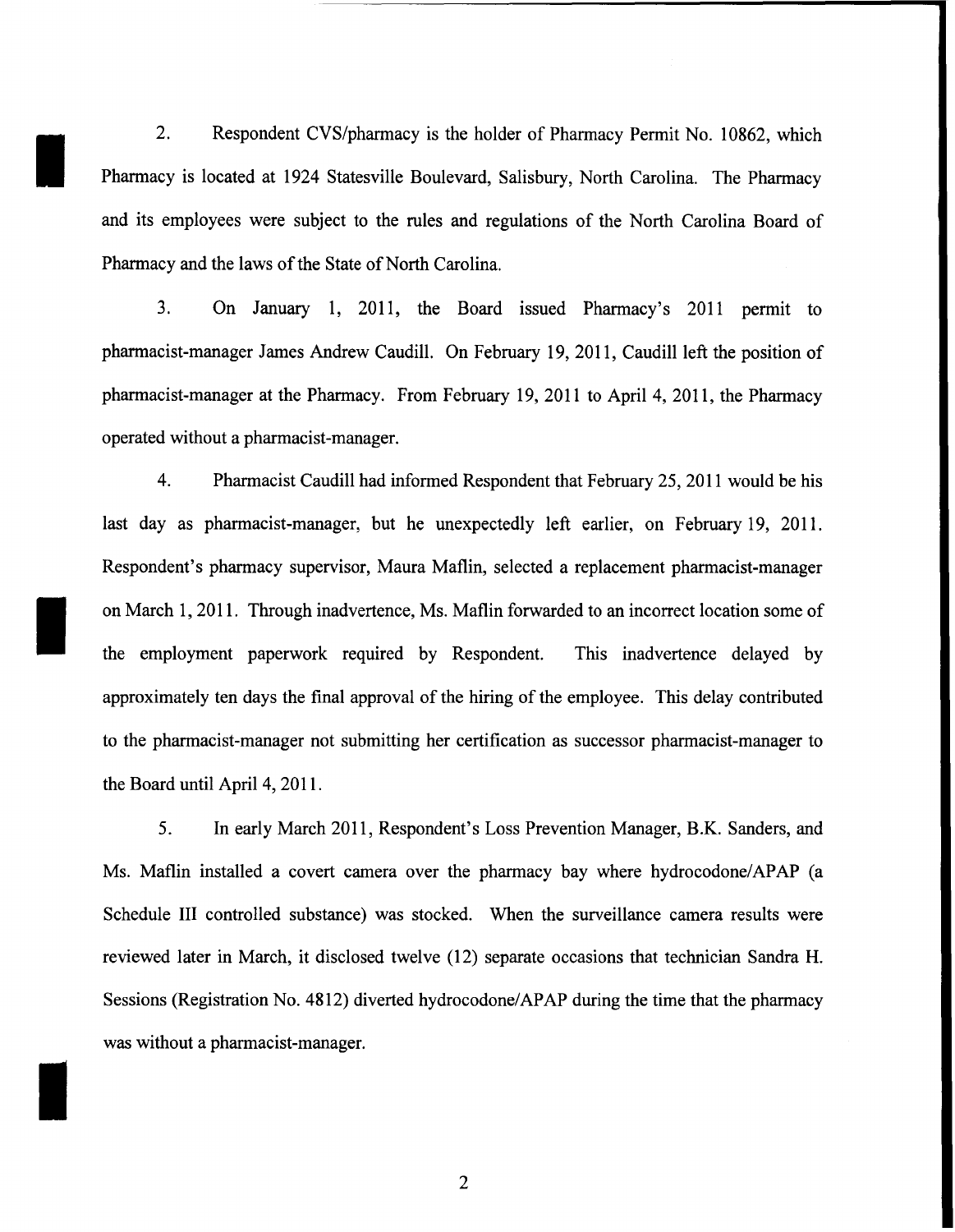6. At the conference, representatives from the Pharmacy acknowledged awareness of the Board's requirement that a pharmacist-manager must be replaced within thirty (30) days of the departure of the prior pharmacist-manager, and acknowledged that one of the purposes of such a requirement is to prevent diversion by providing stable management of a pharmacy.

### **CONCLUSIONS OF LAW**

1. All parties are properly before the Board, and the Board has jurisdiction over Respondent and the subject matter of this proceeding.

2. Respondent's conduct, as set out in the findings of fact above, constitutes grounds for discipline pursuant to N.C. Gen. Stat. *§* 90-85.38 because Respondent's acts were in violation ofN.C. Gen. Stat. *§§* 90-85.21(a), 90-85.38(b) and 90-85.40(b) and (f).

# **CONCLUSIONS REGARDING DISCIPLINE**

Based upon the foregoing Findings of Fact and Conclusions of Law, and with the consent of Respondent, the Board enters the following:

#### **CONSENT ORDER OF DISCIPLINE**

Respondent CVS/pharmacy (Permit No. 10862) is hereby REPRIMANDED.

This the  $\frac{21^{3}}{1}$  day of <u>*\1\J\ \left\ \left \ 2012.*</u>

I

I

I

NORTH CAROLINA BOARD OF PHARMACY

 $\mathcal{U}$ Bv: Jack W. Campbell. T **Executive Director**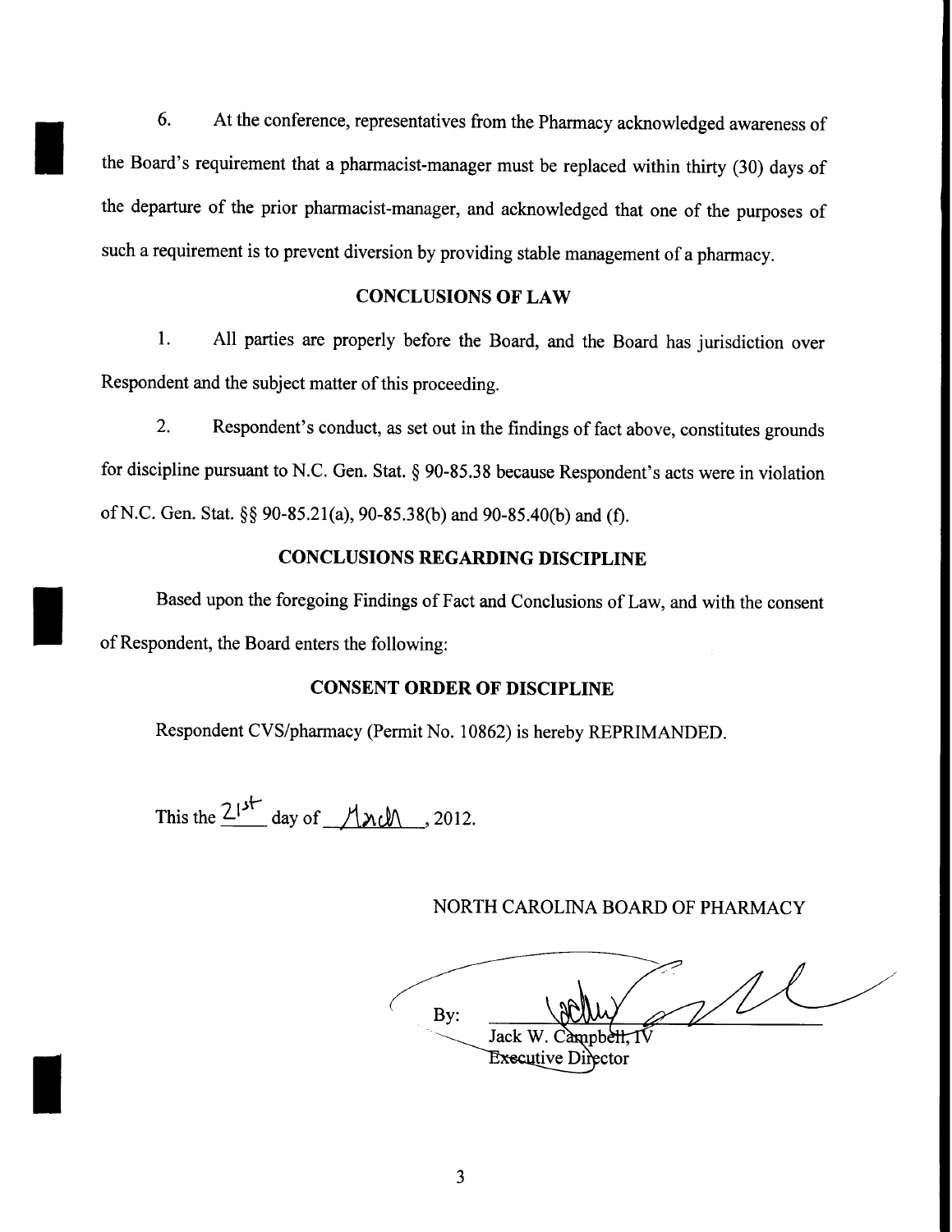CVS/pharmacy, the holder of permit number 10862, has full knowledge that it has the right to a formal hearing, at which it would have the right to be represented at its expense by counsel, in this matter. The undersigned freely, knowingly and voluntarily waives such right by entering into this Consent Order. The undersigned understands and agrees that by entering into this Consent Order, it certifies that it has read the foregoing Consent Order and that it voluntarily consents to the terms and conditions set forth therein and relinquishes any right to judicial review of Board actions which may be taken concerning this matter. The undersigned further understands that should it violate the terms and conditions of this Consent Order, the Board may take additional disciplinary action. The undersigned understands and agrees that this Consent Order will not become effective unless and until approved by the Board. The undersigned understands that it has the right to have counsel of its choice review and advise it with respect to its rights and this Consent Order, and represents that it enters this Consent Order after consultation with its counsel or after knowingly and voluntarily choosing not to consult with counsel.

The undersigned certifies that its agent executing this Consent Order is duly authorized to accept the Consent Order on behalf of the permit holder and to bind the permit holder.

ACCEPTED AND CONSENTED TO BY:

CVS/PHARMACY (Permit No. 10862)

~ <sup>D</sup> *31t3/2At2\_* -----~~~~~------------------ me \_\_\_\_\_\_ \_  $By: \mathscr{H}^{\mathscr{L}}(\mathcal{A})\longrightarrow R$ ichard B. Mazzon;

Title: Dir · Regulatory Comp liance

NORTH CAROLINA

I

I

I

**COUNTY** 

I, the undersigned Notary Public of the County and State aforesaid, do hereby certify that the following person(s) personally appeared before me this day, and each acknowledged the due,  $\mathbb{R}$ execution of the foregoing document:

Date:  $3.13.7012$ 

|                        | ィー・ |
|------------------------|-----|
|                        |     |
| tary Public            |     |
| My commission expires: |     |